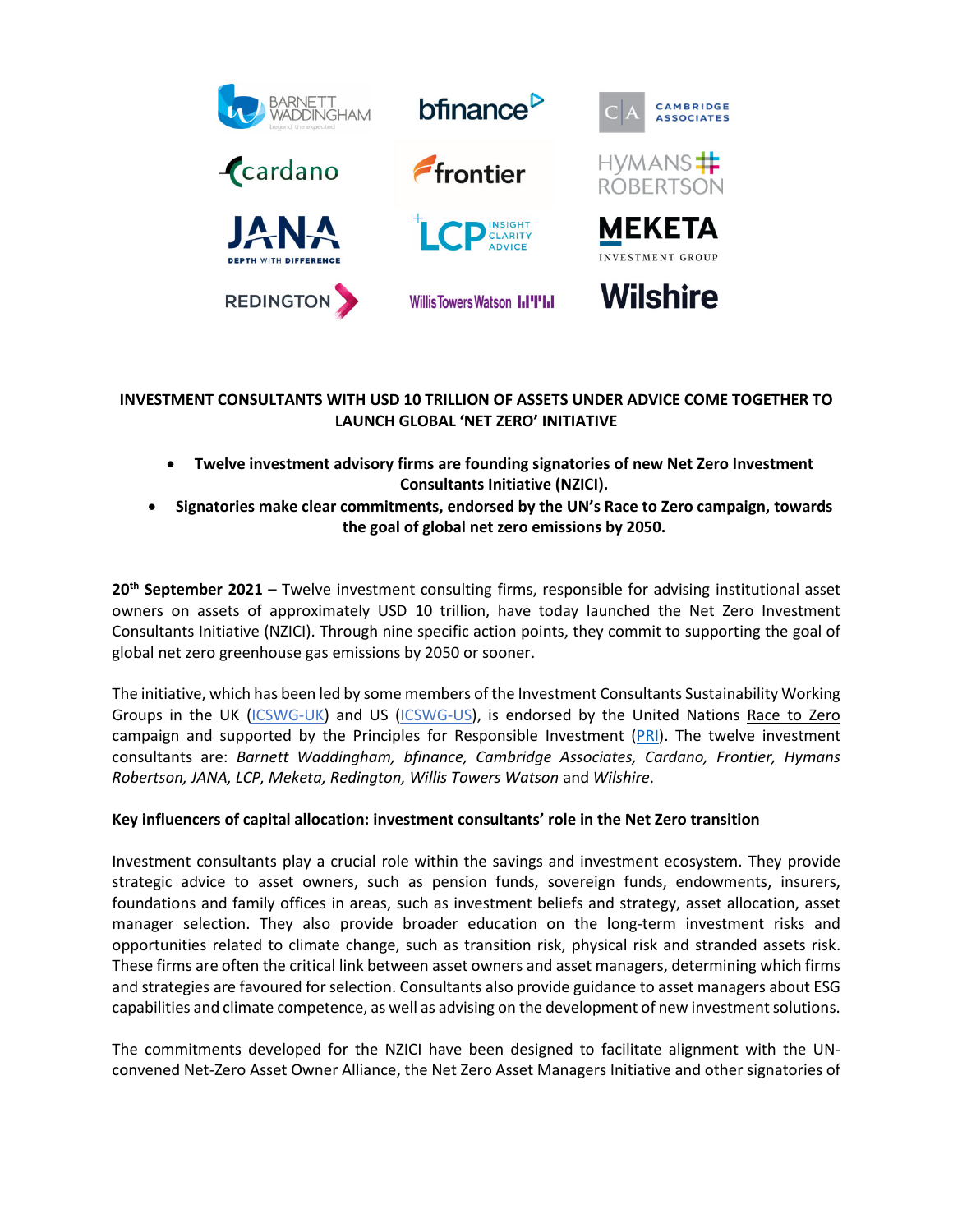the Race to Zero campaign. They will work together with other signatories of net zero initiatives as a member of the Glasgow Financial Alliance for Net Zero (GFANZ).

### **Clear commitments and timeframes**

The NZICI sets out nine actions that investment consultants will take to support the goal of global net zero greenhouse gas emissions by 2050 or sooner, in the context of legal and fiduciary duties and specific client mandates. First among these actions: integrating advice on net zero alignment into investment consulting services as soon as possible, and within two years of making this commitment.

The commitments apply to investment advisory service and business operations. For those consultants which offer discretionary asset management services, the commitments include a pledge to align with the Net Zero Asset Managers Initiative within two years.

The nine actions are as follows:

*Within our investment advisory services we will:*

- *1. Integrate advice on net zero alignment into all our investment consulting services as soon as practically possible and within two years of making this commitment*
- *2. Work with our institutional asset owner clients to identify the investment risks from climate change, highlight the importance of net zero alignment and, where applicable, support our clients in developing policies that align their portfolios to a net zero pathway*
- *3. Support efforts to decarbonize the global economy by helping our clients prioritize real economy emissions reductions, reflecting the target of 50% global emissions reduction by 2030 or sooner using existing decarbonization methodologies.*
- *4. Assess and monitor asset managers on the integration of climate risks and opportunities in their investment decisions and stewardship and reflect this evaluation in our client recommendations*

*With respect to our fully discretionary services, we will:* 

*5. Align with the Net Zero Asset Manager Initiative as soon as practically possible and within two years of making this commitment*

*With respect to our own business operations, we will:*

*6. Set emissions reduction targets across all our operational emissions in line with 1.5°C scenarios*

*Within the wider financial community, we will:*

- *7. Where suitable net zero methodologies do not exist, work collaboratively for the benefit of our clients to address these challenges, seeking harmonized methodologies*
- *8. Engage, independently or as a group, with regulators and policymakers, to facilitate the transition to net zero carbon emissions, addressing any barriers to our clients adopting and achieving their net zero targets*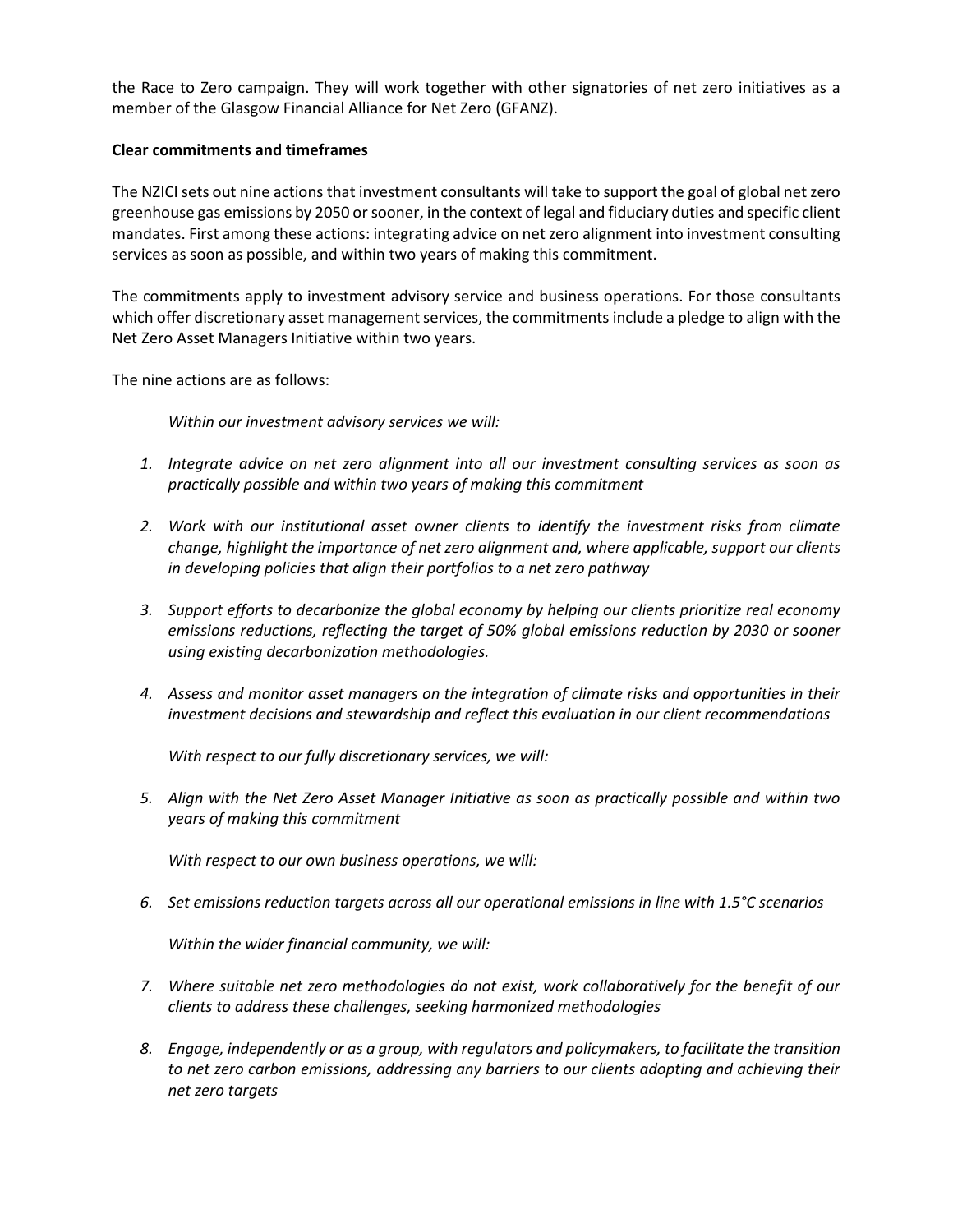*To ensure accountability, we will:*

*9. Report progress by our firm against the commitments made here at least annually in public domain.* 

The full commitment is hosted on the Principles for Responsible Investment website: https://www.unpri.org/climate-change/leading-investment-consultants-form-global-initiative-to-pushfor-net-zero/8549.article

#### **Quotes are included below from signatory firms, PRI and Race to Zero.**

Alex Pocock, Head of Investment Consulting at **Barnett Waddingham**: 'A systemic change like net zero can only be achieved by working together with other organisations - to go further and faster to build a sustainable future. For Barnett Waddingham, sustainability is about moving forward and meeting the needs of the present without jeopardising future generations. Joining this initiative means cementing our commitment to working with others across our industry and beyond to solve the complex, systemic problems of climate change. Collaboration is absolutely key and this initiative demonstrates our collective commitment for the future; none of us can be 'net zero' alone.

David Vafai, CEO at **bfinance:** "We believe that global investment consultants, working closely with our asset owner clients, have a vital part to play in the transition towards a resilient Net Zero economy and we are committed as a firm to making a difference. This initiative is an important milestone for us: we are making some significant changes to policies and processes as we look to deliver on commitments. A number of our clients are already very advanced in addressing issues such as portfolio carbon intensity, temperature alignment and investment opportunities relating to the energy transition."

David Druley, CEO at **Cambridge Associates**: "Earlier this year, Cambridge Associates proudly announced its global carbon neutral accreditation. As investors and stewards of long-term capital, it is also essential that our commitment to sustainability reach beyond the walls of our firm and permeate directly across our work with clients. We are lucky to already be working with several clients that are leading on the full spectrum of what needs to be done from decarbonization to investing in real world solutions and are looking forward to utilizing this expertise across our broader client base."

Keith Guthrie, Deputy CIO at **Cardano**: "The challenge with getting to Net Zero is that it's a collective action problem. Net Zero is not properly priced in markets, which is why it warrants attention – in other words, markets are financing investments that remain profitable in the short-term, but are inconsistent with longterm environmental goals aligned with Net Zero. The focus on Net Zero across the investment-value chain including advisors allows us to move the market-as-a-whole, and that's why it's helpful to set that out in writing in the form of a commitment. In other words, this is a step beyond financial risk / return characteristics, to focus on driving real change in the global economy. At Cardano, we support the Paris Climate Agreement of limiting global warming to +1.5°C versus preindustrial levels. We do this by committing our investment portfolios to net zero carbon emissions by 2050. We support global emissions reduction of 50% by 2030, with baseline year 2019. This informs our asset-class decarbonisation targets. This is our default position – in our fiduciary management, our advice and our liability driven investments. It's for these reasons, we strongly endorse the launch of the Net Zero Investment Consultants Initiative."

Andrew Polson, CEO at **Frontier**: "Collective action is vital in meeting the objectives of the Paris Agreement. By joining the Net Zero Investment Consultants Initiative, Frontier is proudly and publicly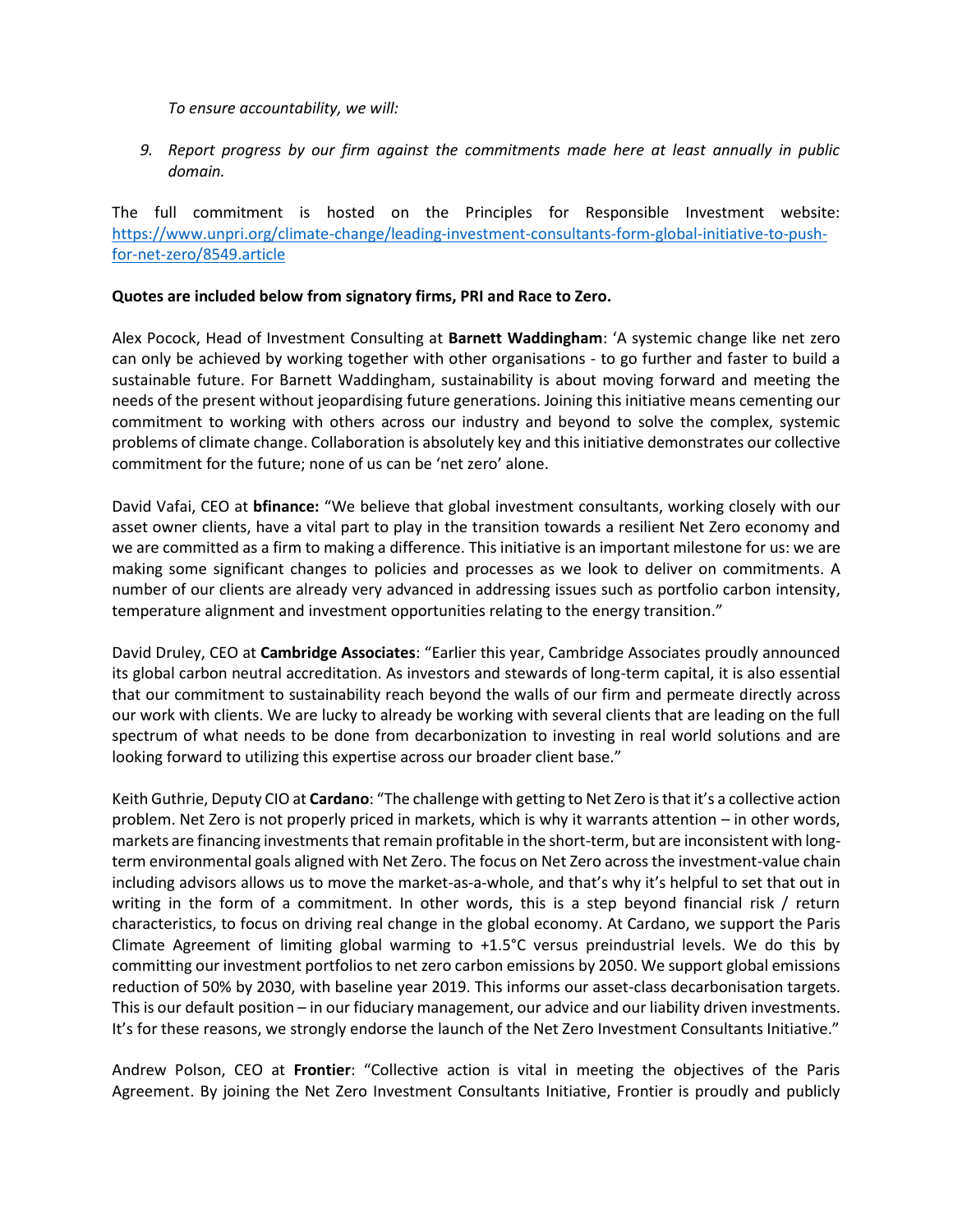committing to develop capabilities to support our clients align their investment strategies to a 1.5C degree future, while also achieving their performance objectives. While accomplishing net zero is daunting, it is critical so we are determined to play our part in contributing to reducing real world emissions alongside like-minded investment consultants and asset owners."

Simon Jones, Head of Responsible Investment at **Hymans Robertson**: "In joining our peers to make this net zero commitment, we are sending a clear message about the role the financial services industry has to play in addressing climate change. The NZICI recognises that investment consultants are both educators and influencers and we can help ensure our clients take actions that create real world change. Our commitment builds on the climate pledge we made at the start of 2021, to integrate the consideration of climate risks into our research, advice and services. Having already invested in developing both our people and the tools available to support the advice they give, we will continue this thereby ensuring that our clients are properly equipped to address the risks and opportunities that the transition to a net zero economy will inevitably bring."

Jim Lamborn, Chief Executive Officer at **JANA**: "JANA is proud to be a part of the Net Zero Investment Consultants Initiative (NZICI). JANA's mission statement is that, together, we have the opportunity to impact millions of people. However, achieving the UN's SDGs will require sustained international collaboration. This is why global initiatives like the NZICI are so critical. We are proud to be involved with the NZICI and look forward to working with others in the investment community to work towards meeting our universal goal of a global net zero greenhouse gas emissions by 2050 or sooner."

Clay Lambiotte, Head of Investment at **LCP**: ""LCP puts sustainability at the heart of how we operate, and how we support, serve and inspire our clients. Net Zero is ultimately about protecting everyone's future, so working together with our clients and their investment managers is a critical part of that vision. We are therefore pleased to be supporting the Net Zero Investment Consultants Initiative from the outset. As part of that commitment we will be proactively raising net zero alignment with our investment clients and supporting them with practical solutions to address the associated climate risks and opportunities."

Sarah Bernstein, Managing Principal at **Meketa Investment Group** and Chair of the **Investment Consultants Sustainability Working Group – U.S.**: "Given the urgency with which climate change must be tackled, investment consultants such as ourselves want to provide investment advisory services to support asset owners as they seek to implement investment strategies to help limit global warming to a maximum of 1.5 °C in accordance with the Paris Climate Agreement, and work to reduce our own corporate carbon footprint. We are very pleased to be a founding member of the Net Zero Investment Consultants Initiative. We expect our commitment to drive the development of consulting practices that will ensure an informed assessment of risks and opportunities related to transitions to net zero in the real economy are provided to Meketa clients."

Fiona Reynolds, CEO for the **Principles for Responsible Investment:** "We welcome the establishment of the Net Zero Investment Consultants Initiative. The initiative underlines the growing awareness that a move to net zero must be realised at every stage and level of the investment process. Investment consultancies have a key role to play in facilitating this shift, by working with their clients to help embed ESG considerations throughout their investment activity. The scope and influence of the founding partners behind the initiative is extensive and sets the tone for the rest of the sector. We encourage other investment consultancies to consider their involvement in positively affecting the shift to net zero and to come together to support this vital work."